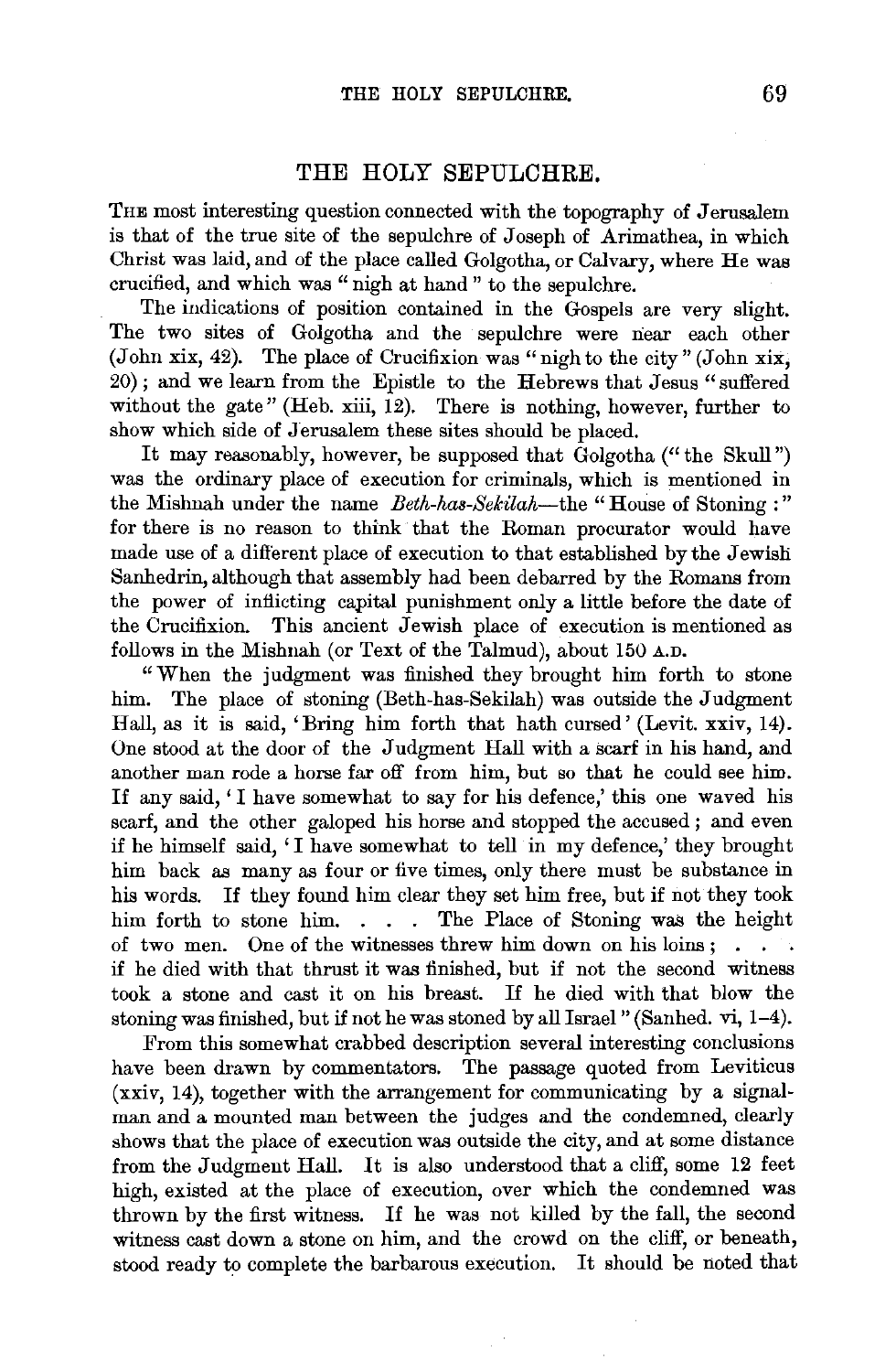the other methods of execution detailed in the tract Sanhedrin are equally barbarous, and also that it appears to have been the custom to hang on a tree, or a cross, the bodies of those who were stoned. "They sunk the beam in the ground, and a cross-beam extended from it, and they bound his hands one over another, and hung him up" (Sanhed. vi, 4). The body was, however, removed at sundown according to the negative command (Deut. xxi, 23). Thus the "House of Stoning" was also a recognised place of crucifixion.

A tradition is current amongst the Jews of Jerusalem which places this "House of Stoning" at the present knoll, north of the Damascus gate, in which is a cave, known since the fifteenth century as the "Grotto of Jeremiah," with a cliff, the maximum height of which is about 50 feet, facing southwards towards the city. This tradition was first collected by Dr. Chaplin, and I afterwards twice obtained it independently from separate individuals, both being Spanish Jews, and thus belonging to the oldest community of Jews in the city.

This tradition is of course not in accord with that of the Christians, but it has several points in its favour. First, the site is outside ancient Jerusalem, as restored by the latest authorities, the third wall coinciding east of the Damascus gate with the present wall of the city. Second, the existence of an ancient Jewish tomb immediately to the west of the knoll, and of another, possibly Jewish, a little further south, would seem to indicate that the ancient city did not extend so far as to include the vicinity of the knoll : for we learn from the Talmud (Baba Bathra ii, 9; Tosiphta Baba Bathra i; cf. Yoma iii, 3) that all tombs were at least 50 cubits outside the walls, saving those of David and Huldah. Third, a Christian tradition, as early as the fifth century, also pointed to the vicinity of this site as the place of the stoning of Stephen, the proto-martyr. Fourth, the vicinity has apparently been always considered unlucky. In the fifteenth century we find Mejr ed Din speaking of the tract immediately east of the knoll, under the name *Es Sahrah,* "the desert," and pronouncing it to be accursed and haunted, so that the traveller should not pass it at night. This idea is no doubt connected with that of fixing the Valley of Judgment (or Jehosaphat) in the Kedron, which is still called by the Arabs Wady Jehennum (the Valley of Hell), an identification which is not supported by any very clear reference in the Bible, although the tradition is ancient and common to Jew, Christian, and Moslem (cf. Joel iii, 12). The valley passes not far east of the knoll, and has its head north of it, where the name Jehosaphat probably still survives in the Arabic name of the village of *Sha'fat*. The name of the knoll, according to Mejr ed Din, was *El Heidem1neh* or *El Heidem1yeh,* and the latter is still the name given to the place by Moslems. It would mean "broken," or "destroyed," perhaps on account of the cliff; the Moslems, however, consider that it is a corruption of *Heirimtyeh,* in which case it is derived from the traditional Christian name of Jeremiah's Grotto.

The site is one well fitted for a place of public execution. The top of the knoll is 2,550 feet above the sea, or 110 above the top of the Sakhrah rock in the Haram. It commands a view over the city walls to the Temple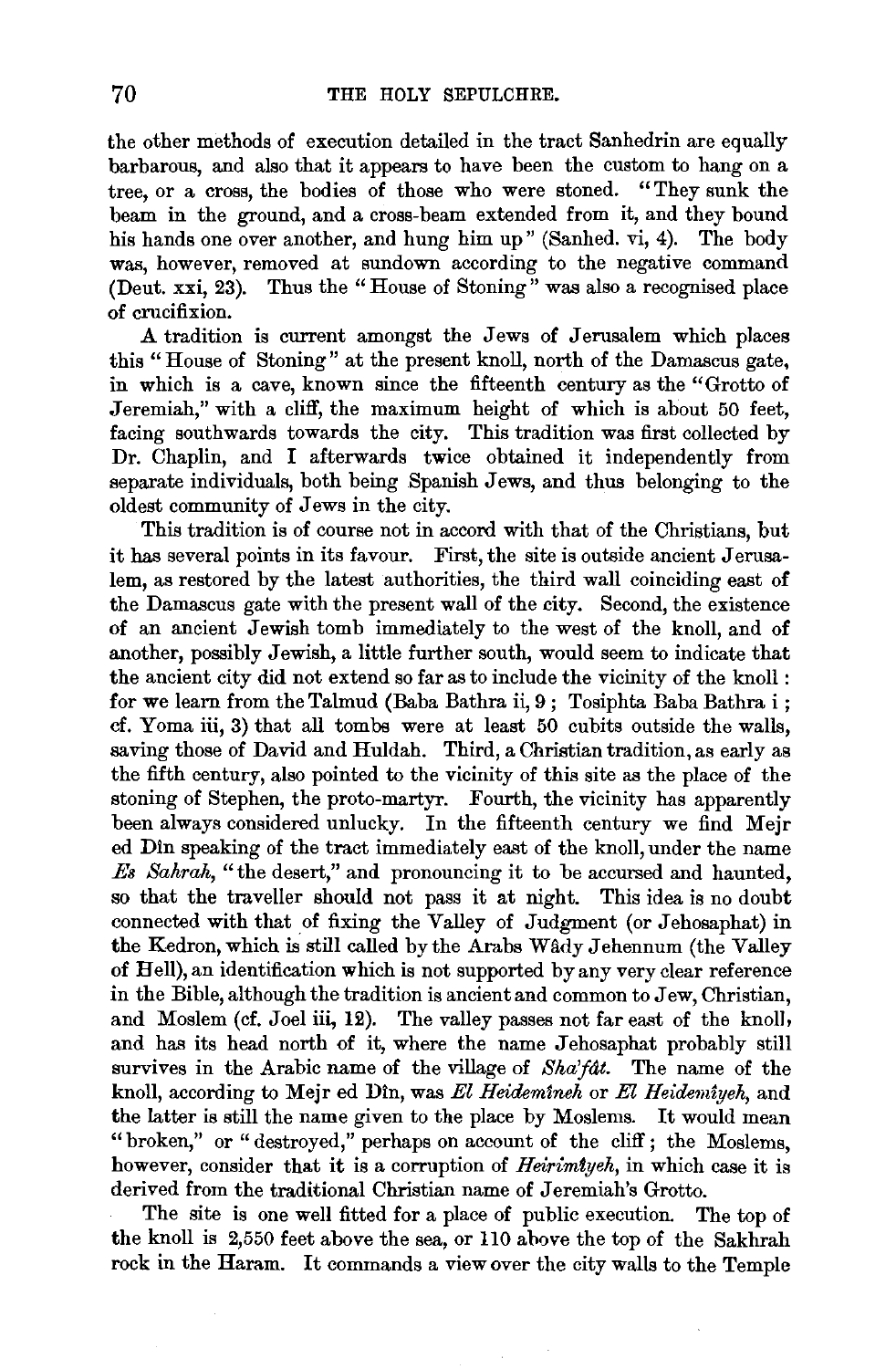enclosure and the Holy Sepulchre Church. A sort of amphitheatre is formed by the gentle slopes on the west ; and the whole population of the city might easily witness from the vicinity anything taking place on the top of the cliff. The knoll is just beside the main north road. It is occupied by a cemetery of Moslem tombs, which existed as early as the fifteenth century at least; and the modern slaughter-house of Jerusalem is on the north slope. The hill is quite bare, with scanty grass covering the rocky soil, and a few irises and wild flowers growing among the graves. Not a tree or shrub exists on it, though fine olive groves stretch northward from its vicinity ; a few hungry dogs are generally prowling about, and an evil odour from the slaughter-house always offends the senses in climbing the slope. The hillock is rounded on all sides but the south, where the yellow cliff is pierced by two small caves high up in the sides. Some of the Jews appear to consider that the Beth-has-Sekilah was actually *in* one of these caves, which would accord better with the height of the cliff as mentioned in the Mishnah. Visitors of late years have sometimes thought that the hill with its caves resembles a skull with eye-sockets; but this is perhaps rather a fanciful idea, and the best evidence lies in the Jewish tradition.

The proposal of identifying this hill with Calvary was first published in" Tent Work in Palestine ; " but in 1881 it was found that a Jewish tomb existed on a smaller knoll west of the north road, about 200 yards from the top of the first-mentioned knoll. It was apparently laid bare during building operations in the vicinity, and had not been previously described. This discovery led to the suggestion that the tomb thus standing alone might be the actual sepulchre of Joseph of Arimathea, and the idea excited considerable interest in England at the time.

Having thus noticed the sites to which Jewish tradition seems to point as representing the Holy Sepulchre and the place called Golgotha, we may pause for a moment to notice the Christian tradition as to these sites.

The first writer who speaks of these holy places after the Christian era is the Bordeaux pilgrim, who visited Jersalem in 333 A.D., when Constantine's basilica was being built. He says, " On the left (of a pilgrim going to the Neapolitan or Nablus Gate) is the little hill Golgotha, where the Lord was crucified. Thence about a stone's throw is the cave where His body was placed." He thus apparently describes the present traditional sites in the Holy Sepulchre Church.

The early fathers and pilgrims (as, for instance, St. Willibald in 722 A. D.) also agree that the holy sites were outside Jerusalem in the time of Christ. Willibald says that St. Helena included them within the city walls ; Sœwulf (1103 A.D.) says that Hadrian did so; but none deny that the wording of the Gospel and Epistle is clear on this point.

According to Eusebius, the Holy Sepulchre was concealed under a mound, on which stood a Temple of Venus, and on removing this the Holy Tomb was discovered quite unexpectedly by Macarius, " beyond all hope" and by "a miracle" ("Vita Const.," iii, 28-30). Constantine's letter to Macarius after this discovery, ordering the building of a basilica. does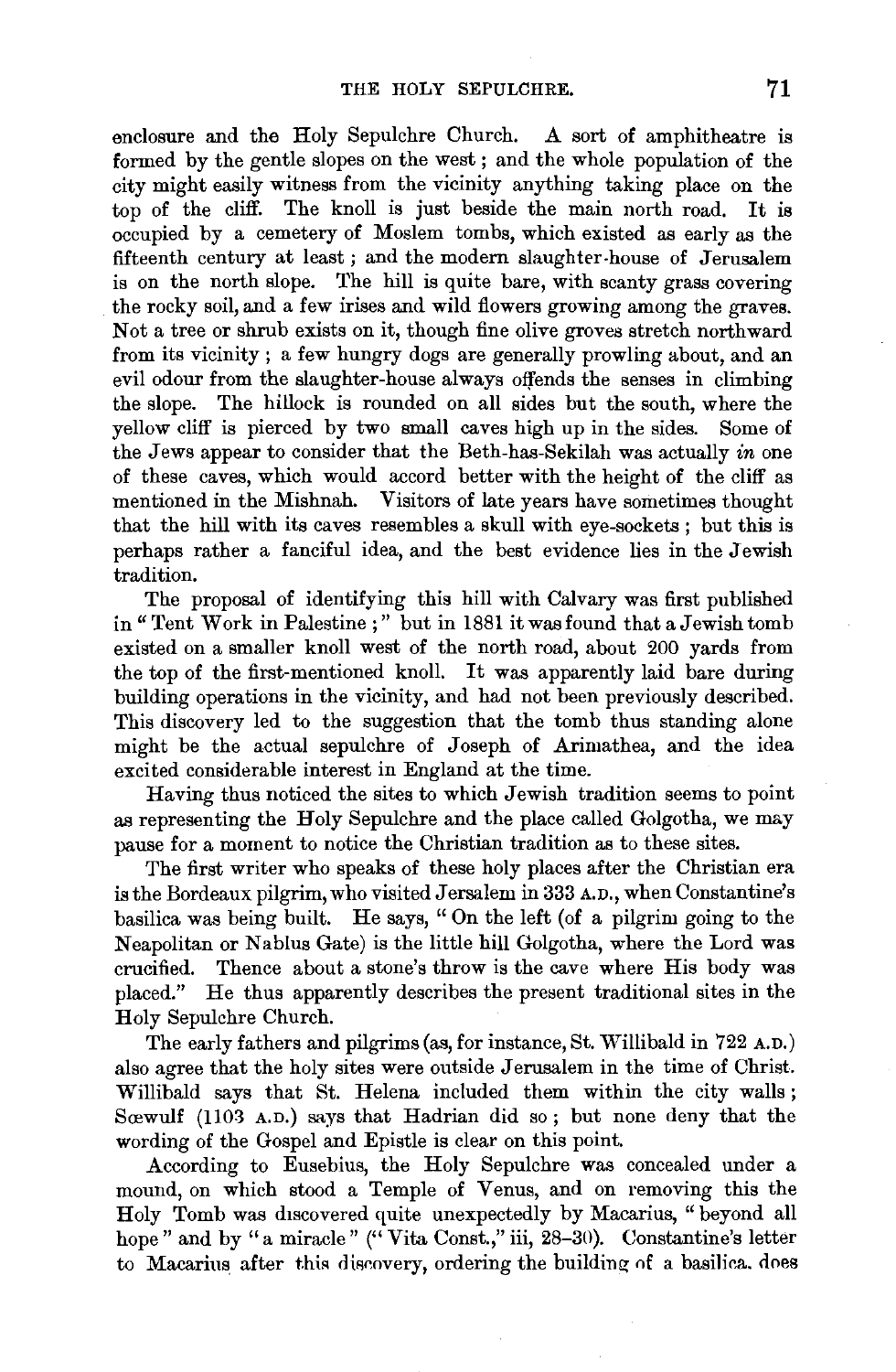not mention the finding of the Cross, said to have been dug up near this site by his mother Helena, in 326 A.D., but the story of this miraculous discovery is noticed by St. Cyril in 347 A.D. The Cross was apparently also seen by Sta Paula in 383 A.D., and the story is repeated by Theodoret in 440 A.D. It appears clear from these accounts that there was no extant tradition as to the site of the sepulchre, but that it was found unexpectedly, and even supposed to have been miraculously indicated to Helena (cf. Robinson, "Later Bib. Res.," pp. 256-8).

It has been argued that the site was known by the existence of the Venus temple, but there is nothing in the account of Eusebius to favour such a view. Considering how uncritical an age the fourth century is known to have been, it is more probable that Macarius, when he found an ancient tomb under the temple on its destruction, jumped to the conclusion that it was the Holy Sepulchre : even if it be not really more probable that an ancient Mithræum was reconsecrated as a holy Christian site by the Patriarch,-just as St. Clement's at Rome stands over a Mithraeum, and as the cave of the Nativity at Bethlehem is stated by Jerome to have been long used as a Mithraic cavern. Instances innumerable might be quoted in which pagan sites were thus reconsecrated. Pope Gregory, in his famous letter to his clergy (Bede, p. 141), recommends such reconsecration of pagan shrines to Christian uses, as the people would more readily gather in accustomed places of worship. The annual ceremony of the Holy Fire, which is supposed to issue from the Holy Sepulchre, is clearly of pagan origin, and is traced back at least to the ninth century (Bernard the Wise). This fact also lends some support to the idea that the cave may have already existed beneath the temple of Venus, or Ashtoreth, and may have been reconsecrated by Macarius, under the name of the Sepulchre of Christ.

It has also been argued that remains of the ancient city must have existed, and that Constantine and Macarius would not have sought the Holy Sepulchre within its bounds. As regards the first part of this question, Eusebius does speak of such remains ("Theophania," p. 242), and also of New Jerusalem opposite the ruins of the old ("Vita Const.," iii, 33); but nearly three centuries had then elapsed since the great siege, and Jerusalem had been rebuilt by Hadrian, so that considerable archaeological knowledge (such as was certainly not characteristic of the age) would have been required to determine the extent of the ancient town. As regards the second part of the contention, we must never forget that men did not argue in the fourth and fifth centuries in the manner which is distinctive of scientific research in the nineteenth ; they were ready rather to adore the sites indicated by their priests, and to accept the authoritative assertion of patriarchs and preachers with humility. No one can read the homilies of Cyril, the letters of Jerome, or the itineraries of the early pilgrims, without seeing that this was the case. Jerome and Eusebius had curious ideas as to the waters of Bethesda; the Bordeaux pilgrim found the blood of Zacharias, son of Barachias, still visible on the marble before the altar : he even believed the Transfiguration to have occurred on Olivet, confusing it with the Ascension. Sta Paula found Samaria full of demons, who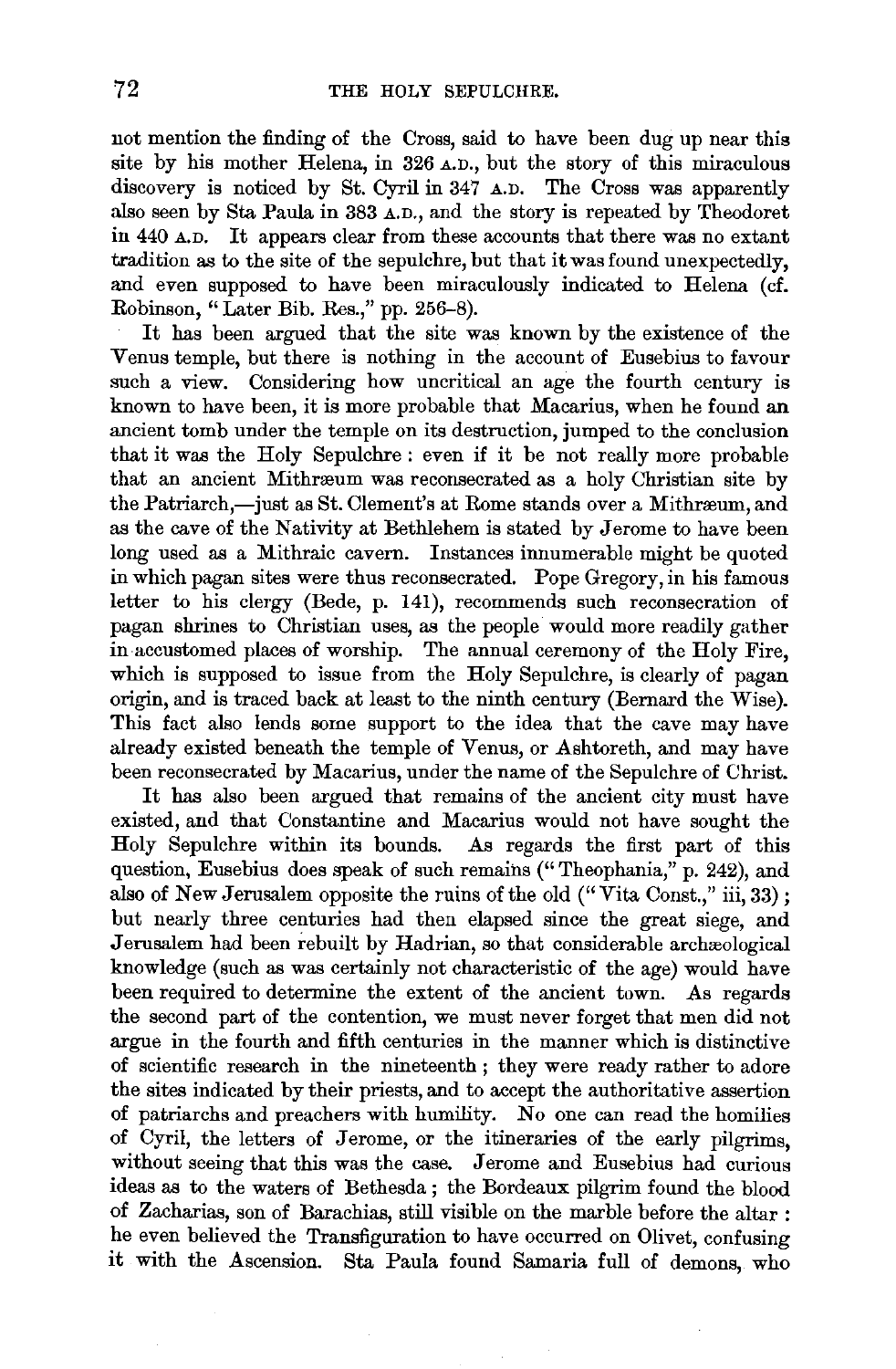"howled like wolves, hissed like serpents, bellowed like bulls," according to Jerome's account ("Peregrinatio S. Paulæ"). It was not only Antony of Piacenza who was credulous and superstitious. Traces of ignorance concerning Scripture, and of superstitious beliefs, are found in the earliest and best itineraries of the fourth century. It was an age when men did not very clearly distinguish between Christ and Serapis, when they mixed together the language of the Gospels and the jargon of solar worship. was an age of belief in sacred footmarks on rocks, and similar wonders, and in no sense of critical or scientific reasoning. The idea that Constantine and Macarius must have taken pains to prove the truth of their new theory, is one which would not be put forward by a student of the fourth century literature as a whole, and it cannot for a moment bear the test of modern research. The notes I have made as to the course of the Tyropceon Valley show clearly that it sinks very rapidly from the narrow saddle near the citadel, and so-called Tower of David ; and no military man could for a moment admit that the second wall ran down into this deep valley, instead of occupying the saddle to the west (see "Tent Work in Palestine," vol. i, p. 369). The second wall has not only been shown by Robinson to have started near the Tower of David, but the nature of the ground admits of no other line, and if Josephus is right in saying that it went thence "in a curve" to Antonia (5 Wars, iv, 2) it is quite impossible that the Church of the Holy Sepulchre should have been in the time of Christ outside this wall.

But even if this argument could be shown to be fallacious, there remains the fact that the traditional sites were certainly within Agrippa's wall, which was built only eleven years after the Crucifixion, to defend the suburb which had grown up outside the second wall. Such a suburb would probably have taken in those days more than eleven years to attain the extent necessitating a new line of fortification. In this case, whether within or without, the Holy Sepulchre (as fixed by Constantine) was so close to the second wall that it is impossible to suppose its site not to have been surrounded by houses in the time of Christ, a fact which would be fatal to the authenticity of the site.

The result of ten years of study of this question has been to convince me of the following facts : $-$ 

1st. That the tomb of Nicodemus, immediately west of the traditional Holy Sepulchre, is the monument of the Kings of Judah, including the tombs of David and Solomon (see Conder's "Handbook to the Bible,'' p. 341, 3rd edition), and existed as such at the time of the Crucifixion.

2nd. that a temple of Venus or of Ashtoreth stood in Constantine's time over the' supposed Holy Sepulchre. That it was seen by Eusebius, and is the same shown on a coin of Antoninus Pius, which has the legend C.A.C. (Colonia Ælia Capitolina), with figures of Venus and Cupid. That the tomb was either covered up and not known to exist, or else that it was a crypt used for the mysteries which we know to have been connected with the worship of Venus (as, for instance, at Apheka on Lebanon, where the temple of the mourning Venus was destroyed, by Constantine's orders, like that at Jerusalem). Jerome tells us that the Bethlehem crypt, over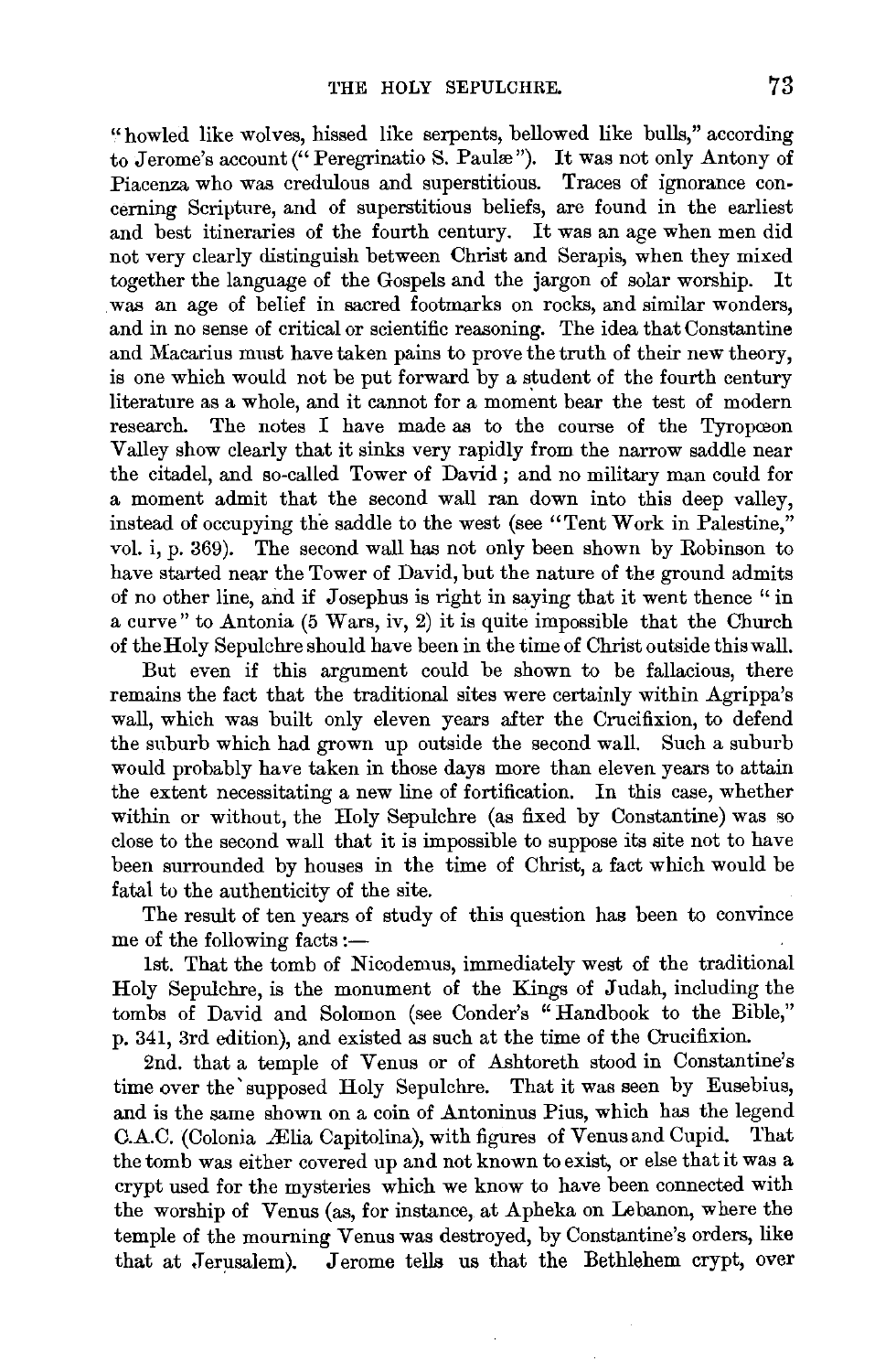which Constantine also built a basilica, was long used as a Mithræum, where the birth of Tammuz was celebrated. It must also be remembered that Constantine built a basilica on the summit of Olivet, where the footmark of Christ on the rock is still shown and supposed to have been imprinted at the Ascension ; and this traditional site, which St. Helena visited before the Holy Sepulchre had been found, is not to be reconciled with the statement that Christ ascended near Bethany (Luke xxiv, 50; cf. Acts i, 12). It is quite possible that an old temple of Ashtoreth was restored in the second century on the spot now shown in the Holy Sepulchre Church, and reconsecrated to Christian use by Macarius as the Sepulchre of Christ.

3rd. That there is not a single allusion in any Christian writer earlier than Eusebius (fourth century) to the site of the Holy Sepulchre or of Calvary, and that we have a complete break in tradition of three centuries. The Christians left Jerusalem for Pella before the siege of Titus, and we do not know when they came back. Thus, even if they had preserved at first a feeling of veneration for the sepulchre, there is nothing to show that any tradition of its site was handed down by the Apostles to their successors ; and had the site been considered very sacred by the Evangelists, they would probably have been more careful to describe its position. We know, however, that the Jews considered that a man became unclean if he stepped over a hidden tomb (Yoma, iii, 3), although the facts that the Holy Sepulchre was a new tomb never as yet used (Luke xxiii, 53), and that the body of Christ was raised again, may have modified this belief in respect to the particular tomb we are considering.

4th. All the evidence as yet collected points clearly to the fact that the present traditional sites were not outside Jerusalem at the date of the Crucifixion, and it is admitted by all writers, ancient and modern, that this objection is fatal to the authenticity of these sites.

5th. The tradition of the Jews is more reliable, perhaps, than any Byzantine tradition, and the site which is indicated by the Jews appears to agree in a remarkable manner with the Gospel narrative.

6th. That a Jewish tomb exists nigh to the knoll, which Jewish tradition identifies as a place of execution, and even of crucifixion ; and that this sepulchre would seem to have stood by itself in the gardens which we know existed north of Jerusalem (5 Wars, ii, 2), the principal Jewish cemetery of the period being further north in Wâdy el Joz.

7th. That this tomb is of the kind mentioned in the New Testament. Not a sepulchre with *kokim,* or tunnels, but one with a *loculus,* so that angels could have been seen seated at the head and at the feet (John xx, 12), which would be impossible in a *Koka* tomb, and that the *loculus* tomb is shown by dated monuments (as, forinstance, the tomb of Helena, Queen of Adiabene) to have been the kind of sepulchre used by the Jews about the time of Christ.

Finally that, although certainty is impossible in faec of the very scanty nature of the evidence, the sites now proposed have in their favour better arguments than any others.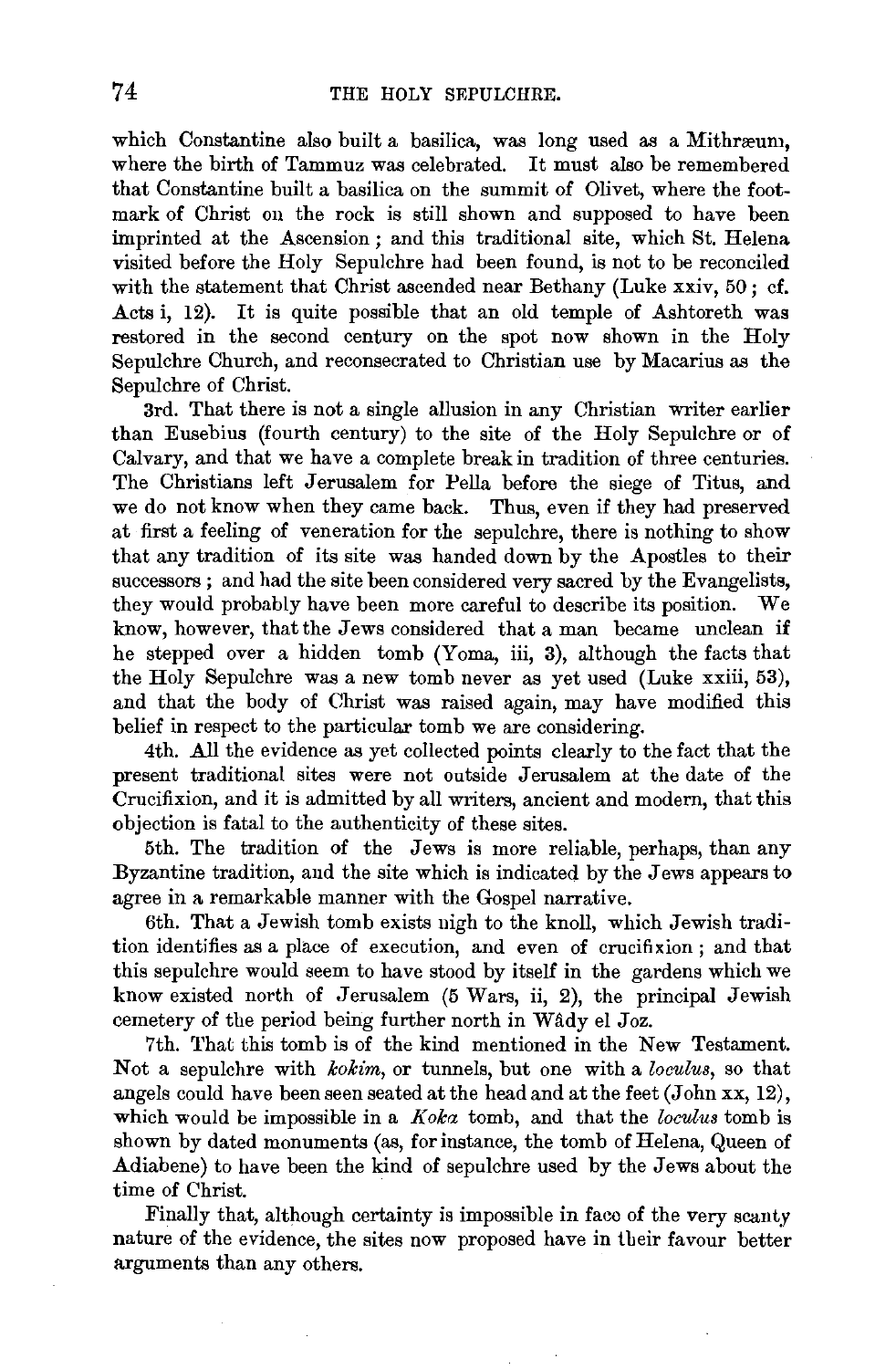

The following is the description of the tomb in question sent home in 1881, here reprinted for convenience of reference:-



It is cut in the east face of a very curious rock platform, measuring about 70 paces either way-as shown on the Ordnance Survey, about 200 yards west of the grotto. The platform is roughly scarped on all sides, in an apparently artificial manner, and on the west is a higher piece of rock, also with sides rudely scarped. The rest of the space is fairly level, but there seem to be traces of the foundations of a surrounding wall in some low mounds near the edge of the platform. I have long been aware of the existence of a curious cistern in the north-east corner of this scarp. It has a domed roof with a man-hole, and also a door with a passage 10 ft. long and 3 ft. wide, leading out eastwards. The cistern is about 8 paces in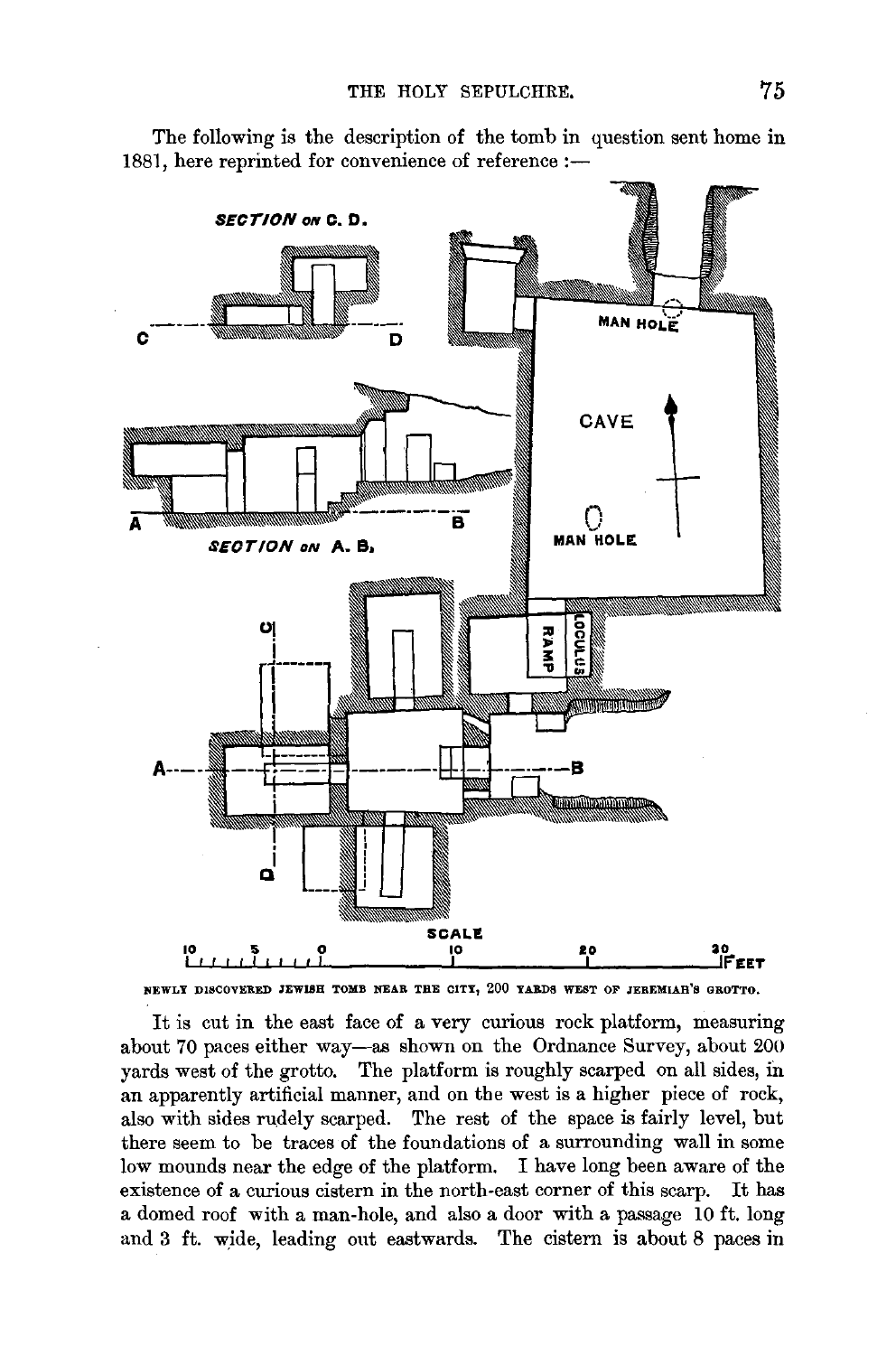diameter, and three steps lead down from the door to the level of the cistern floor. This excavation seems originally to have been a chamber afterwards converted into a cistern, and there are sockets for the door-hinges and for bolts in the passage entrance.

The ancient tomb is some 30 paces further south, and the entrance is also from the east. The whole is very rudely cut in rock, which is of inferior quality. The doorway is much broken, and there is a loophole or window, 4 ft. wide, either side of the door. The outer court, cut in the rock, is 7 ft. square, and two stones are so placed in this as to give the idea that they may have held in place a rolling-stone before the door. On the right (or north) is a side entrance, leading into a chamber with a single loculus, and thence into a cave, some 8 paces square and 10 ft. high, with a well-mouth in the roof.

The chamber within the tomb entrance is reached by a descent of two steps, and measures 6 ft. by 9 ft. From either side wall, and from the back wall is an entrance  $20$  ins. wide and about  $5\frac{1}{9}$  ft. high, leading into a side chamber. A passage runs in continuation of each entrance for  $4\frac{1}{2}$  ft. and on each side is a bench about  $2\frac{1}{2}$  ft. wide and  $2\frac{1}{4}$  ft. high. A similar bench occurs at the end, the whole width of each chamber being thus  $5\frac{1}{2}$  ft. ; its length 7 ft. 2 ins., and its height from 5 to 6 ft. Each would contain two bodies lying beside the passage, but there would scarcely be room for three. In addition to these three chambers, there are two excavations on the floor-level, in the further corner of the central chamber. They are about 5 ft. square, with narrow entrances, and were scattered with human bones at the time of my visit.

The discovery of this tomb is of no little importance in connection with Jerusalem topography. If it be compared with the great cemetery at Sheikh (Ibreik Sheet V), and with the monument of Helena at Jerusalem, it will be seen to belong to the later Jewish period—the centuries immediately preceding the Christian era. It is not a Christian tomb, so far as can be judged, for the Christians in Palestine seem mainly to have used the "rock-sunk'' tomb. A cemetery of tombs, of the form commonly used by the Crusaders, was found in 1870 near the north-east angle of the Jerusalem city walls, but no Jewish tomb has ever been found before so close to the ramparts of the modern city on the north.

It would be bold to hazard the suggestion that the single Jewish sepulchre thus found is indeed the tomb in the garden, nigh unto the place called Golgotha, which belonged to the rich Joseph of Arimathea; yet its appearance so near the old place of execution, and so far from the other tombs in the old cemeteries of the city, is extremely remarkable. I am sorry to say that a group of Jewish houses is growing up round the spot. The rock is being blasted for building-stone, and the tomb, unless preserved, may perhaps soon be entirely destroyed. It is now in a disgusting condition of filth, which shows that the oriental Jews have little reverence for the old sepulchres of their ancestors. Perhaps some of our readers might feel willing to redeem this most interesting monument from its present state of desecration, and to purchase and enclose the little plot of rocky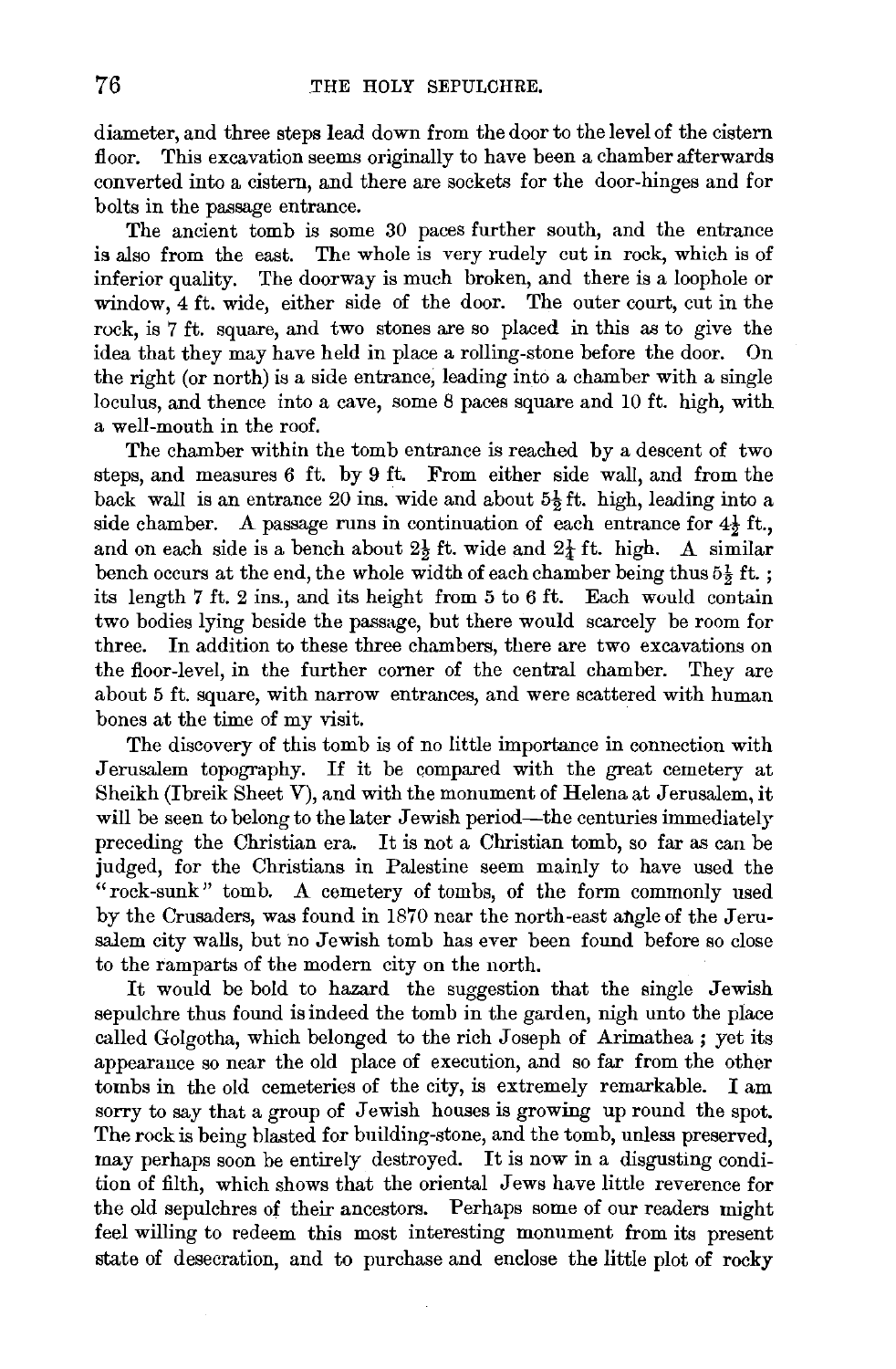ground in which it stands. Without such preservation the sepulchre is doomed to destruction sooner or later.

The platform of rock in which the tomb is cut seems possibly to have been the base of a group of towers with a scarped foundation.

The distance from the monument of Helena, and the position with respect to the Cotton Grotto, agrees with the description given by Josephus (5 Wars, ii, 2) of the position of the "Women's Towers" (see Conder's "Handbook to the Bible," p. 352). If the third wall actually extended over this line, it is easy to explain why no other tombs of the same period exist so close to the present city. The extension of the fortifications rendered it necessary to remove the cemetery further. off, since the Jews did not allow sepulture within the walls. The cistems may have belonged to the period when the great towers were here erected, and the passage with steps may even have been a postern from the towers.

If we could feel any reasonable certitude that in this single Jewish tomb (dating about the time of Christ) we have recovered the actual sepulchre in which He lay, an easy explanation of the loss of the site is afforded at once ; for the construction,. some ten years later, of the "Women's Towers" by Agrippa, upon the rock over the tomb, would have caused the monument to be hidden beneath, or within the new buildings ; and thus the sepulchre could no longer be visited, and in course of time its existence was forgotten, until the zealous Helena destroyed the Venus Temple on the present site of the Holy Sepulchre Church, and "beyond all hope" (as Eusebius words it) discovered the rock-cut Jewish tomb, which the faithful accepted as the tomb of Christ.

A careful plan of the site, and of the tomb, was made by Lieutenant Mantell, as the alterations in this part of Jerusalem are proceeding so rapidly, that on our next visit rock and tomb may alike have disappeared.

This tomb has since been visited by their Royal Highnesses Prince Edward and Prince George of Wales, and by many travellers, to one of whom we owe an excellent photograph of the entrance. I am also informed by Herr Schick that a slab of stone was found lying in the tomb, when it was excursive use of some was found tying in the comp, when it as excavated, with a cross and Greek inscription. The siap measured<br>feet 11 inches in length by 2 feet 7 inches in breadth. The lettering is  $\frac{1}{2}$  is the top line being the top state. The every is the top of the slab. The lettering is  $2\frac{1}{2}$  inches high, the top line being 6 inches from the top of the slab. The inscription runs thus :-

## $+$   $\Theta$ HKH  $\Delta$ IX $\Phi$ EP $\times$ C

This is evidently a funerary tablet of the fifth or sixth century at earliest, and has no necessary connection with the original tomb.

As regards the door of the tomb in question, it is doubtful whether it was intended to be closed by a rolling stone, or by some other means ; but it is also doubtful whether the expressions in the Gospel refer to a rolling cylindrical stone door or merely to the temporary closing of a new, and perhaps half finished, tomb by a large rough mass of stone as generally depicted. Sepulchres are often so closed in Palestine at the present time ;